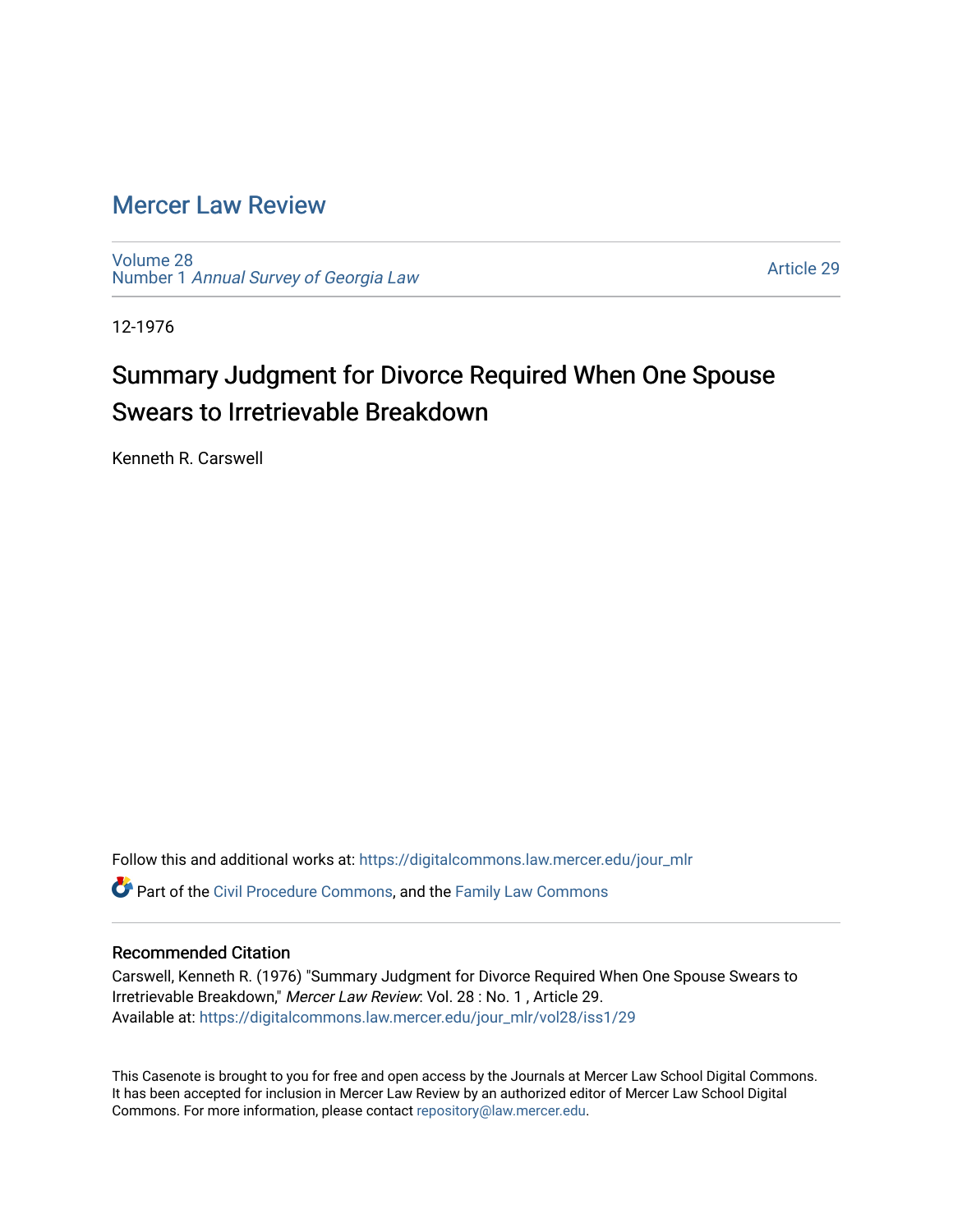## **Summary Judgment for Divorce Required When One Spouse Swears to Irretrievable Breakdown**

In *Manning v. Manning,'* the Supreme Court of Georgia held that a divorce must be granted on a motion for summary judgment after one spouse alleges an irretrievable breakdown of the marriage and then swears in an affidavit that he is unwilling to cohabit with his spouse, that there are no prospects for reconciliation and that the marriage is irretrievably broken. There is, at that point, no issue of fact for the trial court to resolve, the supreme court said.

The husband in *Manning* filed a complaint for divorce alleging that the marriage was irretrievably broken. The wife in her answer denied the irretrievable breakdown of the marriage and affirmatively alleged that the marriage was not irretrievably broken and that there were reasonable prospects for reconciliation. The husband moved for summary judgment on the sole issue of the irretrievable breakdown of the marriage. In support of the motion he filed an affidavit in which he swore that the separation between the parties was complete and permanent, that he was unwilling to live with his wife at the present time or at anytime in the future, and that there was no possibility of reconciliation. The wife filed an opposing affidavit in which she testified that the marriage was not irretrievably broken because a reconciliation might be possible and she desired to reconcile. The trial judge granted the divorce on the motion for summary judgment. The wife appealed. She contended that irretrievability was an issue of fact that could not be resolved on summary judgment.

Georgia's established policy of hindering the procuring of divorce' was abruptly reversed by the enactment of Code §30-103(13), authorizing a divorce when the marriage is irretrievably broken, and by subsequent decisions interpreting that section.' When the General Assembly added the provision for irretrievable breakdown, it added no statement indicating a change in public policy and no definition of the phrase "irretrievably broken." The courts were left to make their own decisions.

The phrase was first defined by the Georgia Supreme Court in *Harwell v. Harwell.4* The court stated that "an irretrievably broken marriage is one

<sup>1.</sup> Manning v. Manning, No. 31440 (Ga., Oct. 5, 1976).

*<sup>2.</sup> See* generally Note, *Divorce-Judgment on the Pleadings-Bold New Procedure in Divorce Action,* 27 **MER** L. Rv. 331 (1975); Tillotson v. Tillotson, 227 Ga. 593, 182 S.E.2d 114 (1971); Brackett v. Brackett, 217 Ga. 84, 121 S.E.2d 146 (1961); Watts v. Watts, 130 Ga. 683, 61 S.E. 593 (1908).

*<sup>3.</sup> See* Whitmire v. Whitmire, 236 Ga. 153, 223 S.E.2d 135 (1976); Marshall v. Marshall, 234 Ga. 393, 216 S.E.2d 117 (1975); Friedman v. Friedman, 233 Ga. 254, 210 S.E.2d 754 (1974); Harwell v. Harwell, 233 Ga. 89, 209 S.E.2d 625 (1974).

<sup>4. 233</sup> Ga. 89, 209 S.E.2d 625 (1974).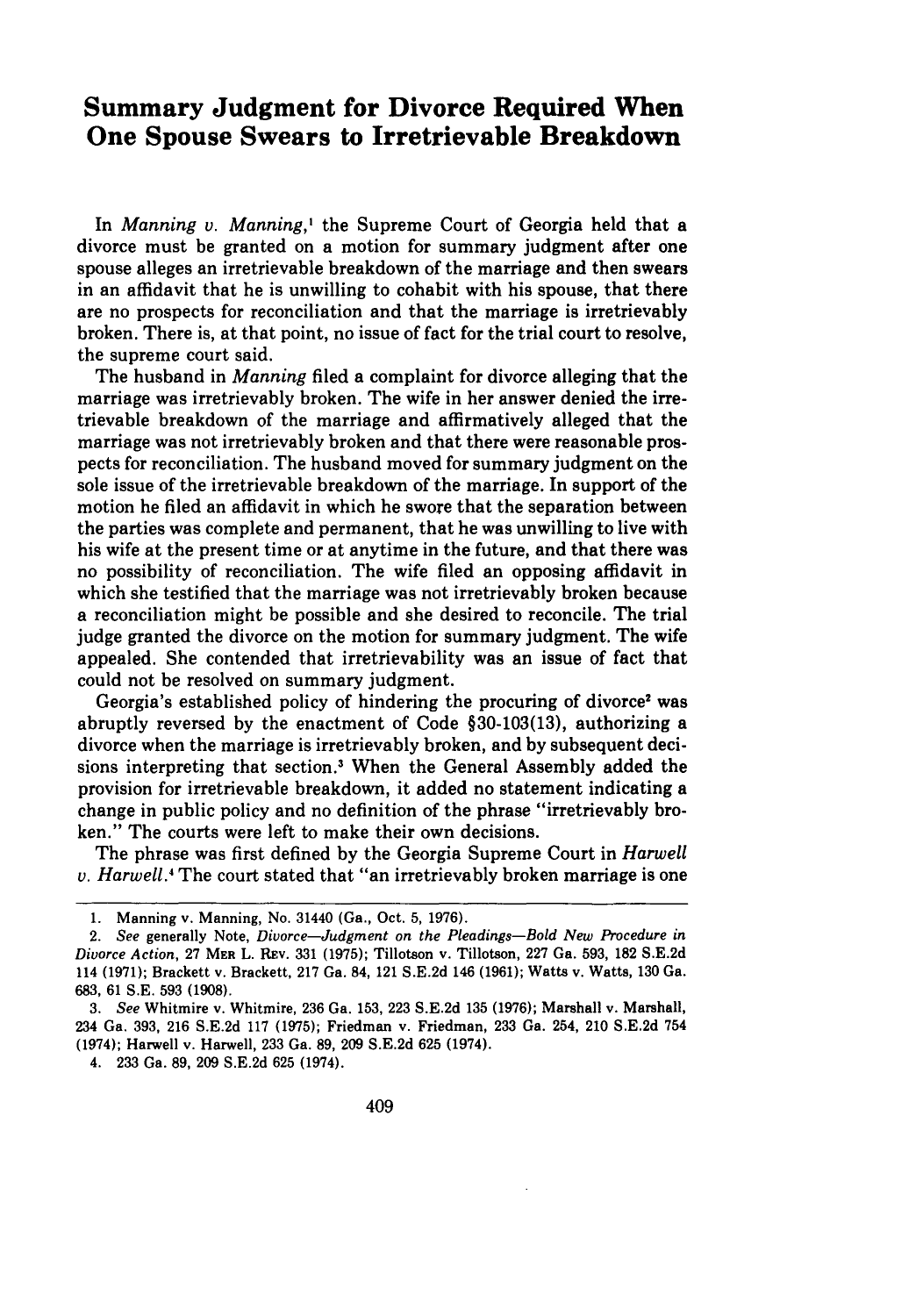where either or both parties are unable or refuse to cohabit and there are no prospects for reconciliation." The Court explained that proof of fault by either of the parties had no effect on the finding of an irretrievable breakdown; the parties should state merely that their marital differences are insolvable and request a change of status. The only question remaining when irretrievable breakdown of the marriage is alleged is whether there are prospects for reconciliation, the court said.

In *Friedman v. Friedman,'* the court held that a divorce could be granted on the pleadings alone<sup>7</sup> if both parties alleged and admitted that the marriage was irretrievably broken. *Reynolds v. Reynolds'* had created a procedural rule requiring personal appearance and presentation of oral testimony by the plaintiff in divorce pleadings regardless of whether the defendent contested, consented or defaulted. That rule was abandoned by the court in *Friedman.* The court said the public policy of this state was changed by the adoption of the "irretrievable breakdown" provision. The court added in *McCoy v. McCoy9* that "where one of the parties to a marriage refuses to cohabit with the other and *testifies* that the marriage is irretrievably broken, the fact that the other party maintains hope for a reconciliation will not support a finding under *Harwell* that there are prospects for a reconciliation."<sup>10</sup>

*McCoy* was different from prior cases; the divorce was contested. The husband alleged that the marriage was irretrievably broken, but the wife, opposing the divorce, denied that it was irretrievably broken. At the nonjury trial, the husband testified that there was no conceivable chance that he and his wife could get back together. The wife testified that she desired the husband's return but that he had not given her any indication he would return. The trial judge, convinced that a marriage is not broken simply because one party says it is, denied the divorce. The husband appealed on the ground that there was no evidence to support the denial. The supreme court determined that the evidence required the granting of a divorce. The court held that a divorce should be granted if one of the parties to a marriage has refused to cohahit with the other and *testifies* that the marriage is irretrievably broken, that there are no prospects for reconciliation and that the marriage is irretrievably broken."

The impact of the *McCoy* opinion, according to Justice Ingram's vigorous dissent, was that when one party, by sworn pleading, alleges irretrievable breakdown of the marriage, the divorce is required as a matter of law

- 8. 217 Ga. 234, 123 S.E.2d 115 (1961).
- 9. 236 Ga. 633, 225 S.E.2d 682 (1976).

11. *Id.* at 634, 225 S.E.2d at 683.

<sup>5.</sup> *Id.* at 91, 209 S.E.2d at 627.

<sup>6. 233</sup> Ga. 254, 210 S.E.2d 754 (1974).

<sup>7.</sup> **GA.** CODE **ANN.** §81A-112(c) (1972) provides in part that "[aifter the pleadings are closed .. .any party may move for judgment on the pleadings **....**

<sup>10.</sup> *Id.* at 634, 225 S.E.2d at 683 (emphasis added).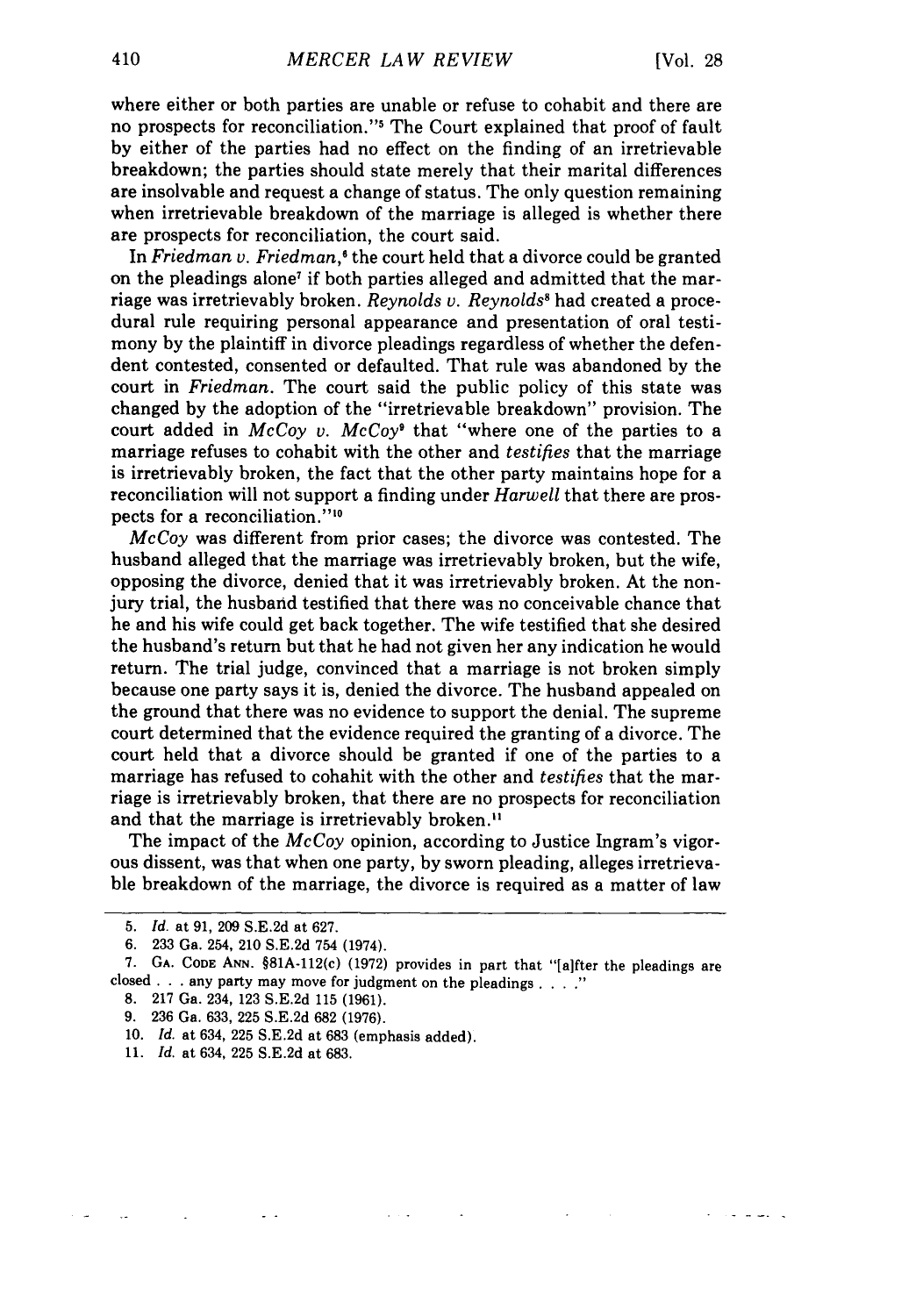**19761**

on the pleadings alone."2 *Manning* has proven Justice Ingram's assessment of the impact essentially correct. However, careful study of the language of *McCoy* and another recent case'3 shows that the holding in *Manning* was not required by *McCoy* and in fact broadened the holding in *McCoy.* The court in *McCoy* began with the proposition that if there was any evidence to uphold the decision of the trial court in denying a divorce, the denial would be sustained, but if there was no evidence to uphold the denial, it would be reversed. The court proceeded to examine the facts of the case. It reviewed not only the pleadings of the husband but also the facts surrounding his separation from his wife and the testimony of both the husband and the wife. Only after examination of all the facts did the court rule that the undisputed evidence showed there were no prospects for reconciliation, so the marriage was irretrievably broken.

*Whitmire v. Whitmire'4* provided further evidence that divorce was not necessarily required by law when only one of the parties pleads irretrievable breakdown. The court held that a divorce should be granted on the pleadings alone if both parties allege irretrievable breakdown, but "in a contested 'irretrievably broken' divorce case evidence of efforts to save the marriage, or absence thereof, is to be considered with all other evidence in determining whether there is a possibility of reconciliation."<sup>15</sup>

*McCoy* stopped short of requiring that a divorce be granted as a matter of law at any time before trial in a contested irretrievable-breakdown divorce case, since the trial judge still had the opportunity to find a possibility of reconciliation. Admittedly the practical effect of *Mc Coy* was that any time one party pleaded irretrievable breakdown and then *testified* that the marriage was irretrievably broken and that there was no hope for reconciliation, the trial court was required to grant the divorce as a matter of law. It takes two consenting parties to make a reconciliation; the desire of one party to reconcile is not sufficient." Consequently, when one of the parties testified that there were no prospects for reconciliation, there was logically no evidence that could possibly support a trial judge's finding that there were such reconciliation prospects. Without such prospects, a finding of irretrievable breakdown was required under *McCoy,* and the divorce would have to be granted.

What a strict reading of *McCoy* would have required, and what may be argued as being an important check in preserving the state's interest in the institution of marriage and assuring that only irreconcilable marriages are dissolved, is the personal appearance of the complaining party in the contested irretrievable-breakdown case. This statement immediately raises

<sup>12.</sup> *Id.* at **636, 225 S.E.2d** at 684.

<sup>13.</sup> Whitmire v. Whitmire, 236 Ga. 153, 223 S.E.2d 135 (1976), held it was error to deny a divorce where both parties allege irretrievable breakdown.

<sup>14. 236</sup> Ga. 153, 223 S.E.2d 135 (1976).

<sup>15.</sup> *Id.* at 154, 223 S.E.2d at 136.

<sup>16. 236</sup> Ga. at 634, 225 S.E.2d at 683.